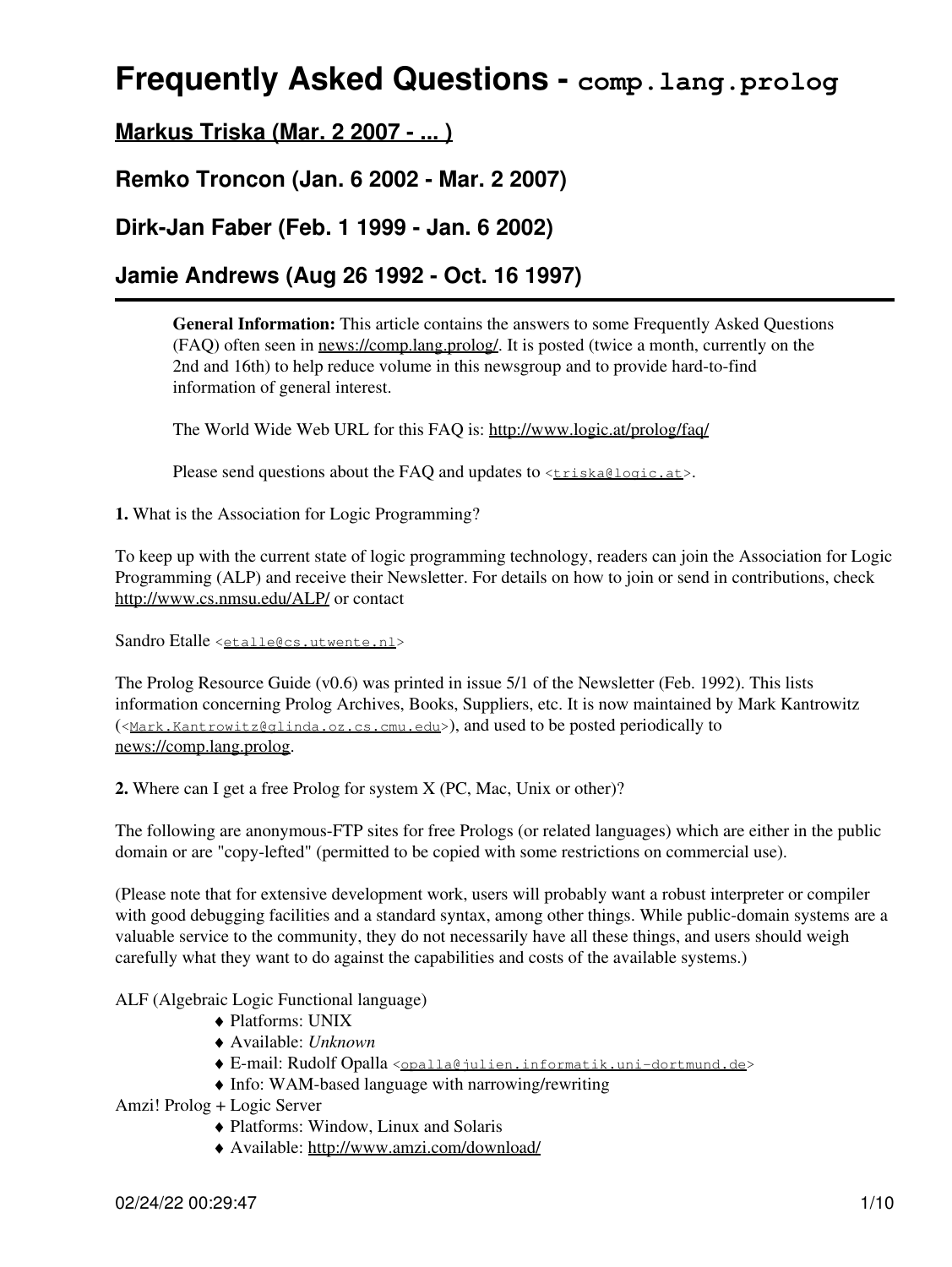- ♦ E-mail: [<info@amzi.com](mailto:info@amzi.com)>
- ♦ Info: Registration is compulsory, except for the Free Academic/Personal/Evaluation License.
- Aquarius Prolog 1.0
	- ♦ Platforms: UNIX
	- ♦ Available: <http://www.info.ucl.ac.be/people/PVR/aquarius.html>
	- ♦ Info: High performance, commercial functionality except debugging and modules.

Argo Prolog v.1.1

- ♦ Platforms: Solaris 1.x and HP-UX 9.x
- ♦ Available: *Unknown*
- ♦ Contact: Takao Doi <[doi@csk.co.jp](mailto:doi@csk.co.jp)>
- Arity/Prolog32
	- ♦ Platforms: Win32
	- ♦ Available: <https://github.com/Peter-Gabel/ArityProlog32>
	- Info: Arity/Prolog32 provides a complete Prolog programming environment in which you can ♦ write, debug, and run Prolog programs in 32-bit Windows environments (95/98/NT/2000). Arity/Prolog32 is a powerful, highly optimized, and extended version of the logic programming language Prolog. Arity/Prolog32 is a complete compiler and interpreter written in Prolog, C, and Assembly language and is a superset of Clocksin and Mellish Prolog.

B-Prolog 8.1

- ♦ Platforms: Win32, Solaris, SunOS, UNIX, FreeBSD and Linux
- ♦ Available: <http://www.probp.com/>
- ♦ E-mail: Neng-Fa Zhou [<support@probp.com](mailto:support@probp.com)>
- ♦ Info: Free of charge for individual users.
- BinProlog 7.0
	- ♦ Platforms: Windows 95/98/NT, Linux and all major Unix platforms.
	- ♦ Available: <https://code.google.com/archive/p/binprolog/>
	- Info: Download free evaluation copies and see online demos. Inexpensive Educational ♦ licensing available.Has built-in networking, multi-threading, mobile code and distributed blackboards. Supports BinNet Internet Programming Tool kit.

Brain Aid Prolog (BAP) v1.4

- ♦ Platforms: Transputer systems
- Info: BAP is a parallel prolog system for Transputer systems. Available under a Berkely style ♦ of copyright.

#### C#Prolog

- ♦ Platforms: Win32, UNIX
- ♦ Available: <http://sourceforge.net/projects/cs-prolog/>
- ♦ E-mail: John Pool <[j.pool@ision.nl>](mailto:j.pool@ision.nl)
- Info: A Prolog interpreter written in C#. Can easily be integrated in C# programs. ♦ Characteristics: reliable and quite fast beta version, command line interface, builtin DCG, XML-predicates, persistent predicates (using Firebird RDBMS), extendible.

Ciao 1.4

- ♦ Platforms: Linux, Win32 (95/98/NT), Solaris, SunOS, UNIX in general.
- ♦ Available: <http://ciao-lang.org>
- E-mail: Developers <[ciao@clip.dia.fi.upm.es](mailto:ciao@clip.dia.fi.upm.es)>, Users ♦ [<ciao-users@clip.dia.fi.upm.es](mailto:ciao-users@clip.dia.fi.upm.es)>
- Info: Next generation LP/CLP system. Commercial functionality, but freely available ♦ w/source. ISO-Prolog + modules, networking, multi-threading,  $clp(r)$ ,  $clp(q)$ , interfaces (Java, C, tcltk, WWW, databases/ODBC, ...), functions, higher-order, records, persistence, objects, assertions (types, modes, ...), source debugger, auto-documenter, static debugger, and more.

clp(FD)

- ♦ Platforms: UNIX
- ♦ Contact: Daniel Diaz [<daniel.diaz@inria.fr](mailto:daniel.diaz@inria.fr)>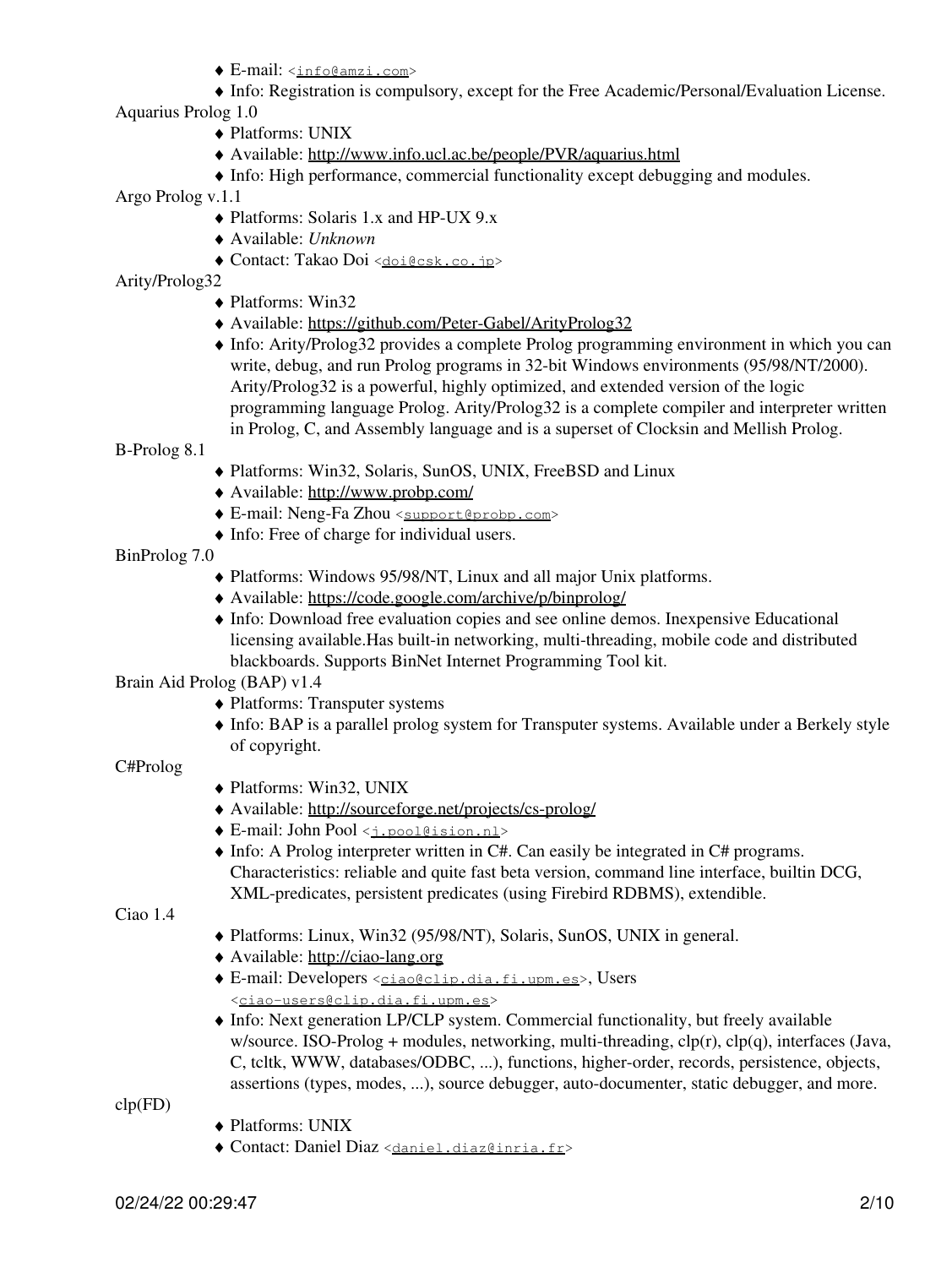♦ Info: Constraint logic programming over finite domains. Requires GNU C v.2.4.5 or higher.

 $clp(FD,S)$ 

- ♦ Platforms: UNIX
- ♦ Contact: Yan Georget <[Yan.Georget@inria.fr>](mailto:Yan.Georget@inria.fr)
- $\triangleleft$  Info: Requires GNU C (gcc) version 2.4.5. or higher.

 $CLP(R)$ 

- ♦ Platforms: UNIX
- ♦ Available: E-mail request from Joxan Jaffar <[joxan@watson.ibm.com>](mailto:joxan@watson.ibm.com).
- ♦ Info: Constraint logic programming language, for academic and research purposes only.

CxProlog

- ♦ Platforms: UNIX, MacOS X, Windows
- ♦ Available: http://ctp.di.fct.unl.pt/~amd/cxprolog/
- Info: Open source (GPL) implementation supporting Unicode, threads, sockets, processes, ♦ contexts, imperative data structures, and interfaces with C/C++, Java, and wxWidgets
- ♦ Contact: Artur Miguel Dias [<amd@fct.unl.pt](mailto:amd@fct.unl.pt)>

ECLiPSe Constraint Logic Programming System, subsuming Prolog.

- ♦ Platforms: Solaris, Linux, Linux/Alpha, Mac OS X, Windows
- ♦ Available: <http://eclipseclp.org> or <http://www.sourceforge.net/projects/eclipse-clp>
- Info: ECLiPSe is a Prolog and Constraint Programming platform with a long history and has ♦ been open-source since Sept 2006.
- ♦ License: MPL

#### IF Prolog V5.3

- Platforms: Windows 95/98/NT/2000/XP, Linux, Solaris, AIX, HP-UX and other UNIX ♦ platforms
- ♦ Available: <http://www.ifcomputer.de/Products/Prolog/>
- ♦ E-mail: [<info@ifcomputer.de](mailto:info@ifcomputer.de)>
- Info: IF Prolog is a commercial Prolog system with interfaces to C/C++, Java, sockets, ♦ Windows events and a COM servers. A graphical debugger allows step-forward, step backward debugging of Prolog code. A static module concept allows many additional errors to be detected at compile time. Constraint Programming (for finite domains, intervals and booleans using global constraints and linear optimisation).
- ♦ License: Free evaluation copies and inexpensive educational licensing available.

#### GNU Prolog

- ♦ Platforms: Many Unixes, Windows, MacOS X
- ♦ Available: <http://www.gprolog.org/>
- ♦ E-mail: Daniel Diaz <[daniel.diaz@inria.fr>](mailto:daniel.diaz@inria.fr)

Jinni 2.27

- ♦ Platforms: Java-based
- ♦ Available: <https://github.com/heathmanb/JinniProlog>
- Info: Multi-threaded, Java based Prolog interpreter with built-in networking, distributed ♦ blackboards and mobile code (inexpensive shareware licensing available).

#### JIProlog

- ♦ Platforms: Java-based
- ♦ Available: <http://www.jiprolog.com/>
- Info: Java Internet Prolog is a cross-platform pure Java 100% prolog interpreter that supplies ♦ Java world with the power of prolog language and provides prolog language with a technology to implement new predicates in Java.

KLIC

- ♦ Platforms: UNIX
- Info: ICOT Free Software. Concurrent logic programming. Tested on Sparcs, DEC 7000, ♦ Gateway P5-60.
- ♦ Contact: [<ifs@icot.or.jp](mailto:ifs@icot.or.jp)>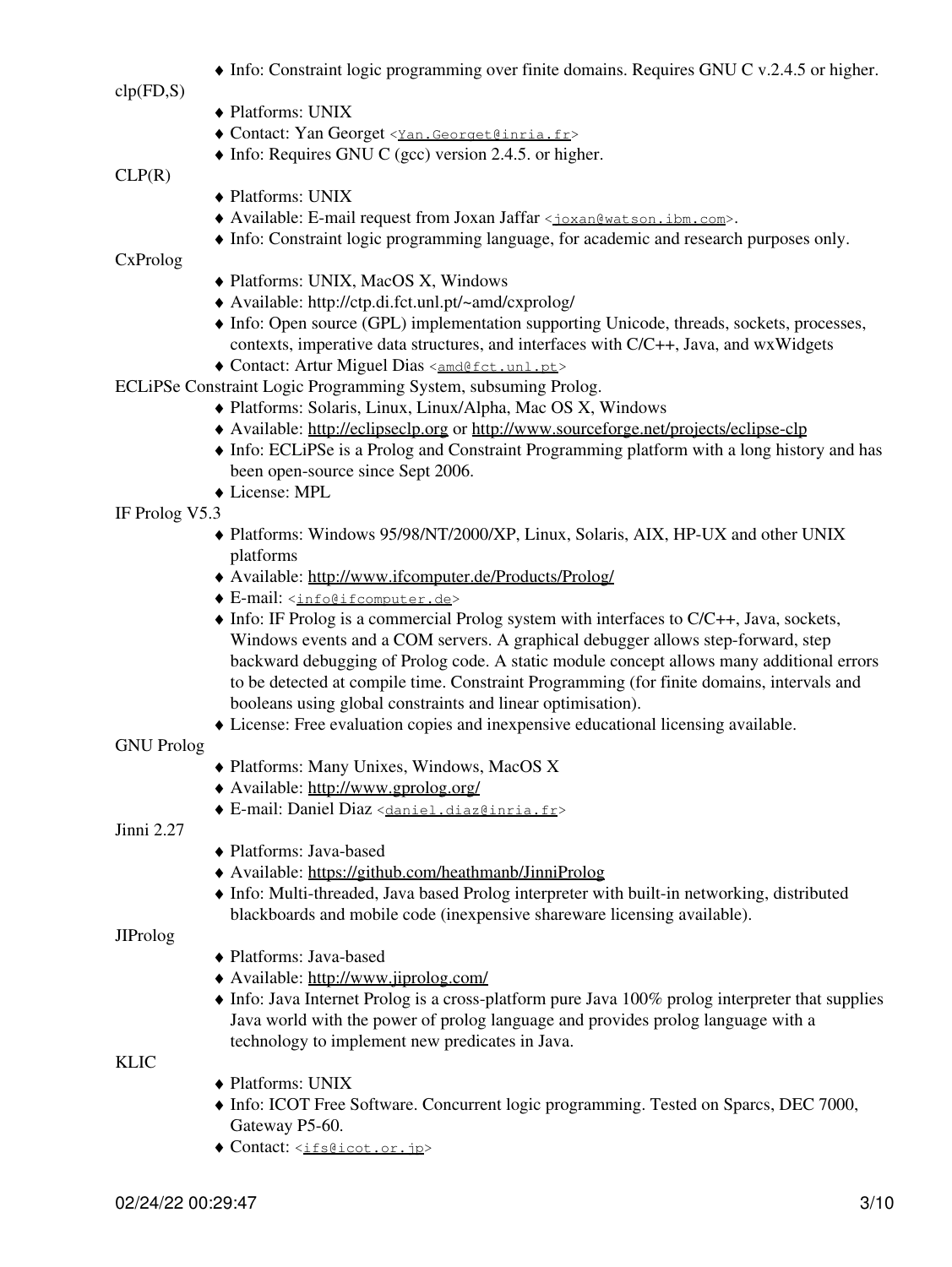LPA Win-Prolog, demo version

- ♦ Platforms: Windows
- ♦ Available: Available from [http://www.lpa.co.uk/ind\\_dow.htm](http://www.lpa.co.uk/ind_dow.htm)

#### MINERVA

- ♦ Platforms: Java
- Info: Proprietary commercial ISO-Prolog Compiler in 100% Java support for web ♦ programming, XML, servlets, applets, standalones. Free evaluation license.

Modular SB-Prolog (= SB-Prolog version 3.1 plus modules)

- ♦ Platforms: SPARC, DECstation, MIPS, HP 9000 series, Sun 3.
- ♦ Info: Copy-lefted.

#### Open Prolog

- ♦ Platforms: Apple Macintosh
- ♦ Available: <http://www.cs.tcd.ie/open-prolog/>
- ♦ E-mail: [<brady@cs.tcd.ie](mailto:brady@cs.tcd.ie)>. (Michael Brady).
- Poplog Prolog
	- Platforms: Various Unixes, including Sun, Dec Alpha, HP and many others. Also a Win32 ♦ version is available. Sources available for other combinations.
	- Available: At the Free Poplog Web/FTP site, including full sources ♦ <http://www.cs.bham.ac.uk/research/poplog/freepoplog.html>
	- ◆ E-mail: queries may be posted to news://comp.lang.pop/, or to [<pop-forum@cs.bham.ac.uk](mailto:pop-forum@cs.bham.ac.uk)> or [<A.Sloman@cs.bham.ac.uk](mailto:A.Sloman@cs.bham.ac.uk)> (Last resort!)
	- Info: Robust incremental compiler, part of the multi-language Poplog system (including ♦ Common Lisp, Pop-11 and Standard ML). Unix, Linux & VMS versions include full support for X window facilities/Motif. More information at <http://www.cs.bham.ac.uk/research/poplog/poplog.info.html>Licence modelled on XFree86.

Can be freely distributed, though copyright is owned by Sussex University and ISL.

#### PIE2

- ♦ Platforms: Unknown
- Available: On CompuServe in the AIEXPERT forum, interpreter and examples in PIE2.ZIP, ♦ documentation in PIEDOC.ZIP.
- $\triangle$  E-mail: Brent Ruggles [<ruggles@shell.com>](mailto:ruggles@shell.com)

#### QuProlog

- ♦ Platforms: UNIX, Linux, beta for MAC
- ♦ Available: <http://www.itee.uq.edu.au/~pjr/HomePages/QuPrologHome.html>
- ♦ E-mail: [<pjr@itee.uq.edu.au](mailto:pjr@itee.uq.edu.au)>
- Info: Extended WAM with support for quantifiers and substitutions, multi-threaded, ♦ high-level communication.

#### Scryer Prolog

- ♦ Platforms: Unix, Linux, Windows and Mac
- ♦ Available: <https://github.com/mthom/scryer-prolog>
- ♦ Info: A modern Prolog system written mostly in Rust.

#### Strawberry Prolog

- ♦ Platforms: Windows 95/NT, plans for UNIX and Macintosh
- ♦ Available: <http://www.dobrev.com/>
- ♦ E-mail: [<dimiter@dobrev.com](mailto:dimiter@dobrev.com)>

SWI Prolog

- Platforms: Binaries for Linux, Windows (NT/2000/XP/Vista) and Mac OS X (darwin). ♦ Sources: ANSI-C, both 32 and 64-bit machines, compiles on almost all Unix systems and more.
- ♦ Available: <http://www.swi-prolog.org>
- Info: Complete, ISO and Edinburgh standard, common optimizations, GC including atoms. ♦ Portable graphics, multiple threads, constraints, comprehensive libraries for (semantic) web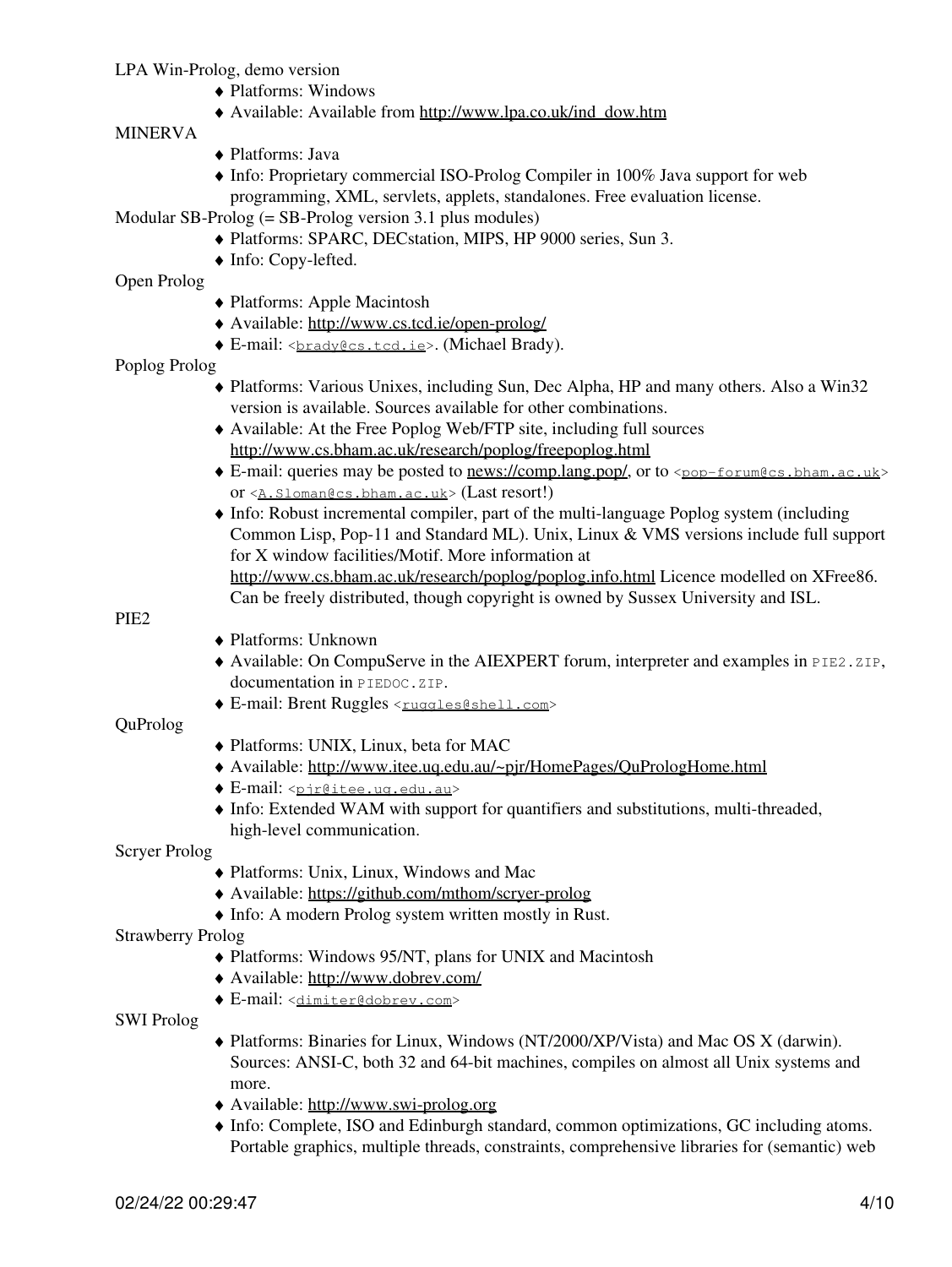| programming, Unicode, source-level debugger, advanced syntax colouring |  |  |  |  |  |  |  |
|------------------------------------------------------------------------|--|--|--|--|--|--|--|
|------------------------------------------------------------------------|--|--|--|--|--|--|--|

♦ License: Simplified BSD. Run license/0 for more information.

Tau Prolog

- ♦ Platforms: Web-based
- ♦ Available: <http://tau-prolog.org/>
- ♦ Info: An open source Prolog interpreter in JavaScript.

Trinc-Prolog

♦ Platforms: Windows 95/98/NT 4.0, plans for Windows 2000, Linux and Sun Solaris

♦ E-mail: [<info@trinc-prolog.com>](mailto:info@trinc-prolog.com)

Visual Prolog

- ♦ Platforms: Win32
- ♦ Available: <http://www.visual-prolog.com>
- Info: Includes all the facilities necessary to write mission critical commercial-grade ♦ applications. Fully visual development environment. Open architecture. Object-oriented. Built-in database system and ODBC support. Visual Prolog Personal Edition is available on a freeware license.

wamcc

- ♦ Platforms: UNIX
- $\blacklozenge$  Info: Compiler which translates Prolog to C via WAM. Debuggers. Requires GNU C v.2.4.5 or higher.
- ♦ Contact: Daniel Diaz [<daniel.diaz@inria.fr](mailto:daniel.diaz@inria.fr)>

XGP

- ♦ Platforms: Apple Macintosh OS X, 10.2.3+
- ♦ Available: <http://xgp.sourceforge.net/>
- Info: XGP is an open source (GPL) integrated development environment with user interface ♦ and graphics support based on gprolog and Cocoa under Macintosh OS X.

XSB

- ♦ Platforms: Many, including SunOS, Linux and Windows
- ♦ Available: <http://xsb.sourceforge.net/>
- ♦ E-mail: [<xsb-users@lists.sourceforge.net>](mailto:xsb-users@lists.sourceforge.net)
- ♦ Info: system with SLG-resolution, HiLog syntax, and unification factoring.

Yap

- ♦ Platforms: UNIX-based platforms and Windows
- ♦ Available: <https://github.com/vscosta/yap-6.3>
- $\triangle$  E-mail: Vitor Santos Costa [<vsc@ncc.up.pt](mailto:vsc@ncc.up.pt)>
- Info: Yap is entirely written in C and Prolog and should be portable to most 32-bit and 64-bit ♦ Unix based platforms. A Windows port is also available. Yap4.2 is distributed under Perl's artistic license and can be freely distributed.

**3.** What commercial systems are available? What about systems available for a price from research institutions?

Many commercial systems are listed in the Prolog Resource Guide. The Resource Guide also lists many systems which are not exactly "commercial", but available for a price from research institutions. The list of such systems was originally compiled by Chris Moss, of Imperial College. The rest of the Resource Guide was originally compiled by Dag Wahlberg, of Uppsala University.

The Prolog Resource Guide hasn't been updated lately, but nevertheless still contains some valuable information. It can be found at [http://www-2.cs.cmu.edu/Groups/AI/html/faqs/lang/prolog/prg/top.html.](http://www-2.cs.cmu.edu/Groups/AI/html/faqs/lang/prolog/prg/top.html)

**4.** How do I get in touch with my Prolog's users' group, sales representative, or technical support line?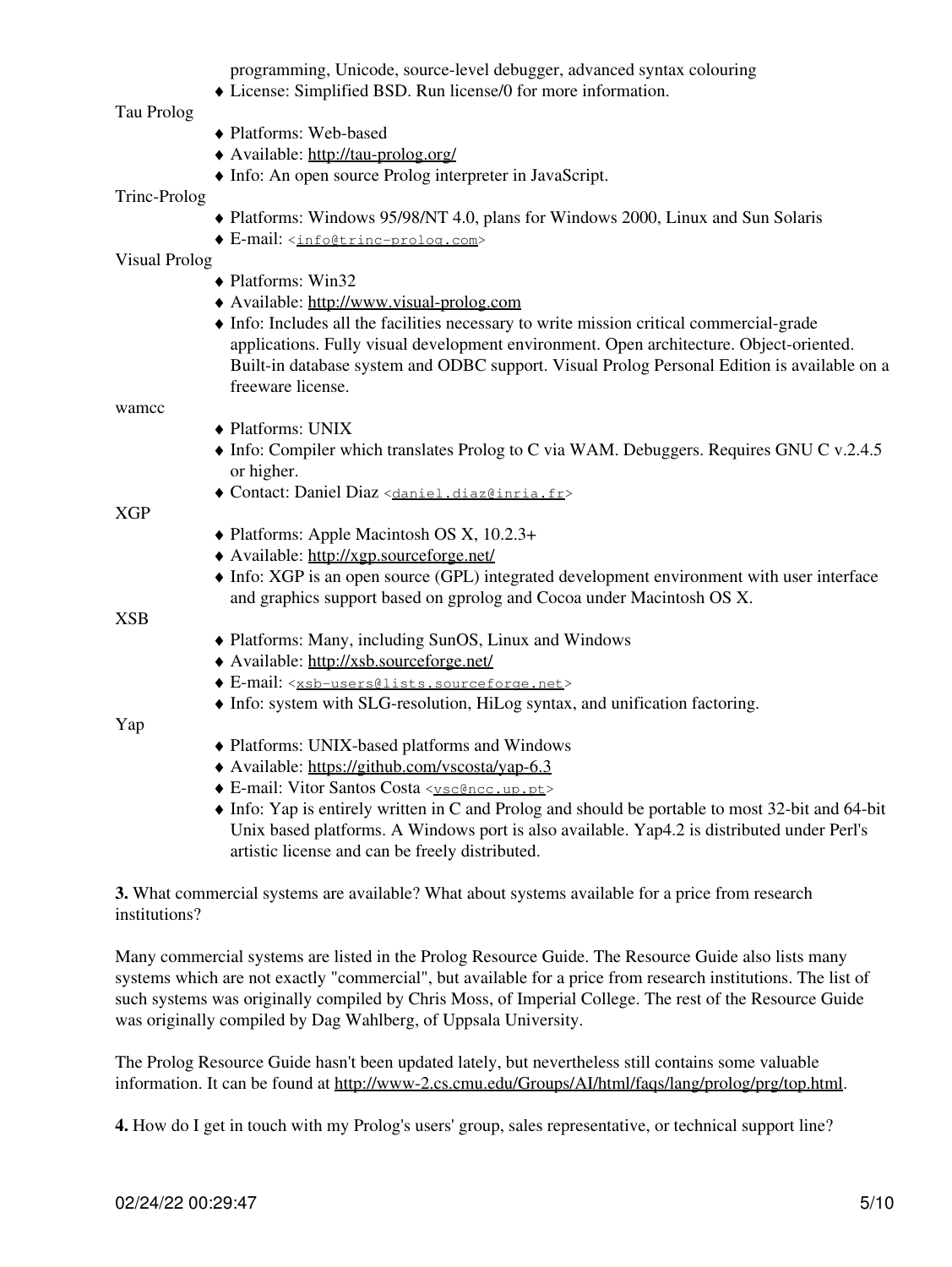Here are some e-mail addresses of these contacts, listed alphabetically by company or major product name.

ALS (Applied Logic Systems)

♦ Web site: <http://alsprolog.com>

Amzi! inc.

- ♦ Web site: <http://www.amzi.com>
- ♦ Information: <[info@amzi.com>](mailto:info@amzi.com)
- ♦ Sales: [<sales@amzi.com](mailto:sales@amzi.com)>
- ♦ Support: [<support@amzi.com](mailto:support@amzi.com)>

Arity/Prolog32

- ♦ Web site: <https://github.com/Peter-Gabel/ArityProlog32>
- Ciao, PiLLoW, WebDB, etc.
	- ♦ Web site: <http://www.clip.dia.fi.upm.es/Software>
	- ♦ Users' group: <[ciao-users@clip.dia.fi.upm.es](mailto:ciao-users@clip.dia.fi.upm.es)>
	- ♦ Information: <[ciao@clip.dia.fi.upm.es>](mailto:ciao@clip.dia.fi.upm.es)
	- ♦ Tech support: <[ciao-bugs@clip.dia.fi.upm.es](mailto:ciao-bugs@clip.dia.fi.upm.es)>

#### COSYTEC (CHIP V5)

- ♦ Web site: <http://www.cosytec.com>
- ♦ Information: <[info@cosytec.com](mailto:info@cosytec.com)> (or .fr)
- ♦ Tech Support: <[support@cosytec.com](mailto:support@cosytec.com)> (or .fr)

#### ECLiPSe

- ♦ Web site: <http://eclipseclp.org>
- ♦ Users' group: <[eclipse-clp-users@lists.sf.net>](mailto:eclipse-clp-users@lists.sf.net)
- ♦ Tech support: <[http://eclipseclp.org/bugs.html](mailto:http://eclipseclp.org/bugs.html)>
- ♦ Support contracts: [<info@coninfer.com](mailto:info@coninfer.com)>
- Expert Systems Ltd. (Prolog-2)
	- ♦ Sales: [<sales@expert.demon.co.uk](mailto:sales@expert.demon.co.uk)>
	- ♦ Support: [<support@expert.demon.co.uk](mailto:support@expert.demon.co.uk)>
	- ♦ Users' group: <[prolog2-request@hplb.hpl.hp.com](mailto:prolog2-request@hplb.hpl.hp.com)>
- GNU Prolog
- ♦ Web site: <http://www.gprolog.org/>
- ♦ Users' group: <[users-prolog-request@gnu.org>](mailto:users-prolog-request@gnu.org)
- ♦ Bug reports: <[bug-prolog@gnu.org](mailto:bug-prolog@gnu.org)>

#### LPA

- ♦ Web site: <http://www.lpa.co.uk/>
- $\blacklozenge$  Sales: [<sales@lpa.co.uk](mailto:sales@lpa.co.uk)>
- ♦ Tech support: <[support@lpa.co.uk>](mailto:support@lpa.co.uk)

#### MasterProLog

♦ Formerly BIM ProLog

#### PDC Prolog

♦ PDC Prolog is the succesor to Turbo Prolog and the predecessor to Visual Prolog.

#### ProLog by BIM

♦ Currently MasterProLog

Quintus

- ♦ Web site: <http://quintus.sics.se>
- ♦ Mailing list: see <http://www.sics.se/isl/quintuswww/site/community.html>
- ♦ Sales: [<qpsales@sics.se](mailto:qpsales@sics.se)>
- ♦ Tech support: <[qpsupport@sics.se>](mailto:qpsupport@sics.se)

**SICStus** 

- ♦ Web page:<http://www.sics.se/sicstus>
- ♦ Mailing list: see <http://www.sics.se/isl/sicstuswww/site/community.html>
- ♦ Sales: [<sicstus-request@sics.se>](mailto:sicstus-request@sics.se)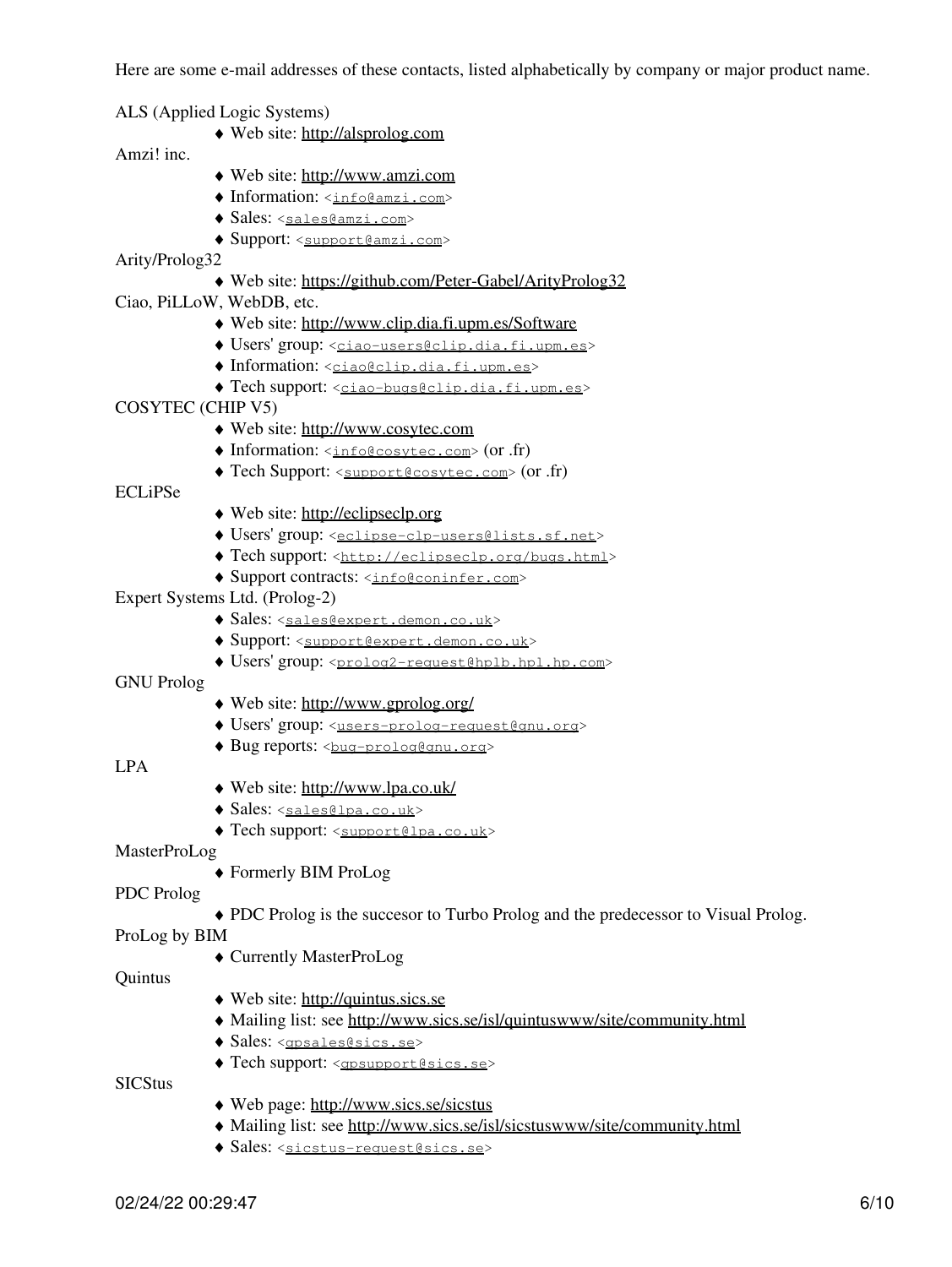♦ Tech support: <[sicstus-support@sics.se](mailto:sicstus-support@sics.se)>

Trinc / Trinc-Prolog

- ♦ Information: <[info@trinc-prolog.com](mailto:info@trinc-prolog.com)>
- ♦ Sales: [<sales@trinc-prolog.com](mailto:sales@trinc-prolog.com)>
- ♦ Support: [<support@trinc-prolog.com>](mailto:support@trinc-prolog.com)

Turbo Prolog

♦ Turbo Prolog is the predecessor of PDC Prolog (see above).

Visual Prolog

- ♦ Web site: <http://www.visual-prolog.com/>
- $\blacklozenge$  Information:  $\langle$ [sales@pdc.dk>](mailto:sales@pdc.dk) (or  $\langle$ [sales@visual-prolog.com>](mailto:sales@visual-prolog.com))
- ♦ Sales: [<sales@pdc.dk](mailto:sales@pdc.dk)> (or [<sales@visual-prolog.com>](mailto:sales@visual-prolog.com))
- ♦ Tech support: <[support@pdc.dk](mailto:support@pdc.dk)> (or <[support@visual-prolog.com>](mailto:support@visual-prolog.com))

**5.** I think language X is better than Prolog. What do you think?

These debates rarely result in any productive discussion. To some extent, one's favourite language is based on irrational ideology.

However, many people now agree that different languages are good for different things. Prolog seems to be good for problems in which logic is intimately involved, or whose solutions have a succinct logical characterization. Like other interactive, symbolic languages, Prolog is also good for rapid prototyping.

Also, note that there are many different "Prologs" and other logic programming languages available, all with different capabilities.

**6.** What are the recent developments?

There are some languages in development which do not have Prolog syntax, but do subsume and generalize Prolog's logic programming abilities.

#### Mercury

♦ Web site: <http://www.mercury.cs.mu.oz.au/index.html>

The Mozart Consortium:

- ♦ Web site: <http://mozart.github.io/>
- ♦ Mailing lists: [<http://mozart.github.io/mailing-lists/>](mailto:http://mozart.github.io/mailing-lists/)

Some other languages bring new developments while also supporting Prolog syntax and functionality as an option:

Ciao

- ♦ Web site: <http://www.clip.dia.fi.upm.es/Software>
- ♦ Users' group: <[ciao-users@clip.dia.fi.upm.es](mailto:ciao-users@clip.dia.fi.upm.es)>
- ♦ Information: <[ciao@clip.dia.fi.upm.es>](mailto:ciao@clip.dia.fi.upm.es)
- ♦ Tech support: <[ciao-bugs@clip.dia.fi.upm.es](mailto:ciao-bugs@clip.dia.fi.upm.es)>

Logtalk

- ♦ Web site: <http://logtalk.org/>
- ♦ E-mail: Paulo Moura [<pmoura@logtalk.org](mailto:pmoura@logtalk.org)>
- Info: Open source object-oriented extension to Prolog compatible with most Prolog ♦ compilers.

**7.** My Prolog prof assigned me this problem. Can you help me with it?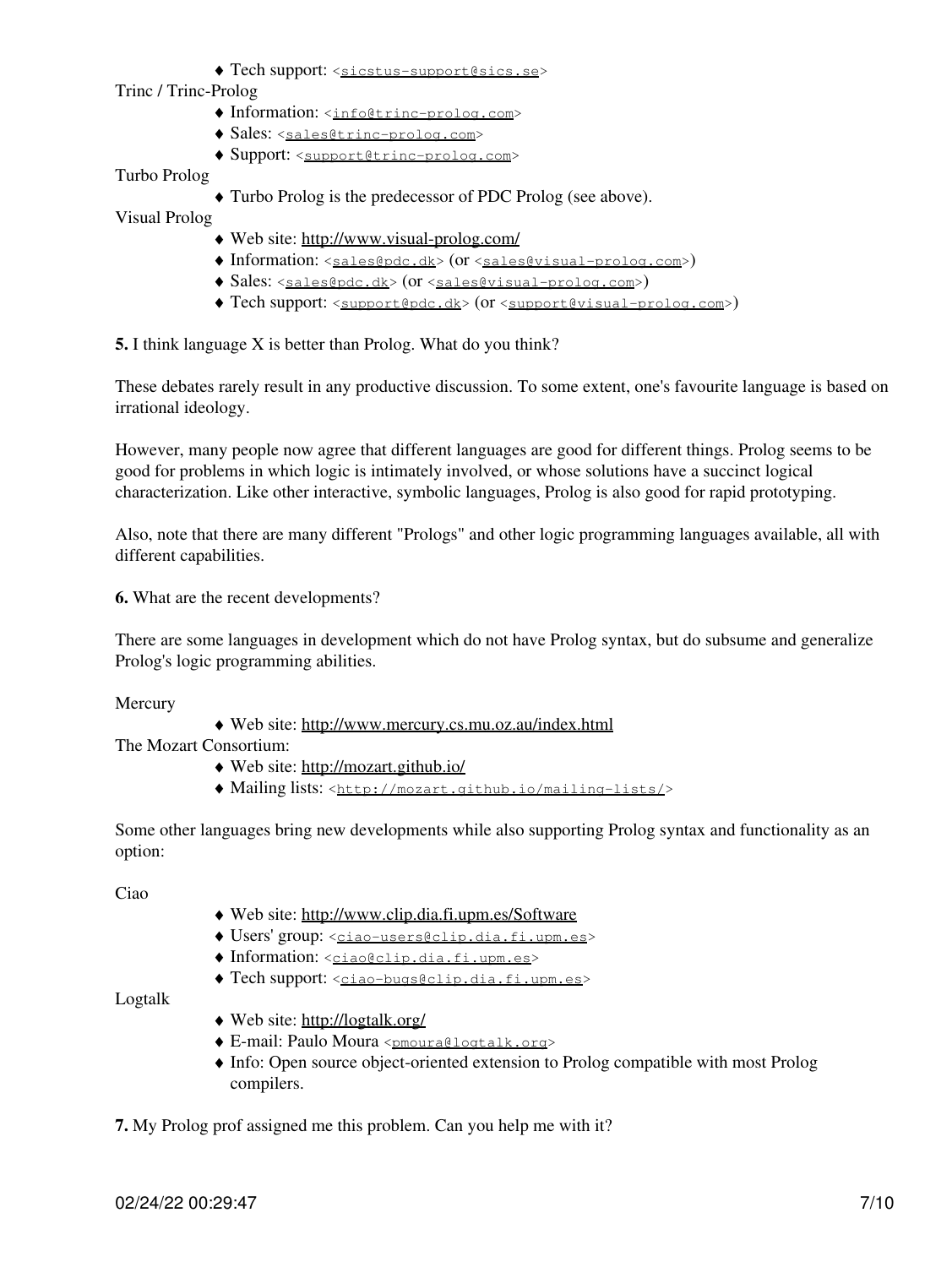If your instructor assigned it to you, he or she probably wanted you to do it yourself. If it's an introductory Prolog course, your question might be elementary to most readers, so it might be a waste of network resources to ask it. Please ask your instructor, a friend, a teaching assistant, or a local newsgroup for help first.

That being said, there are news://comp.lang.prolog/ readers who would be glad to help people making a legitimate attempt to learn Prolog.

**8.** Can you suggest some books on Prolog?

The Prolog Resource Guide (see above) contains a listing of Prolog books. It is maintained by Mark Kantrowitz ([<Mark.Kantrowitz@glinda.oz.cs.cmu.edu>](mailto:Mark.Kantrowitz@glinda.oz.cs.cmu.edu)), and posted periodically on news://comp.lang.prolog.

Here are some of the most popular books on Prolog.

Introductory

- "Programming In Prolog". William F. Clocksin and Christopher S. Mellish. Springer-Verlag, ♦ 2003 (5th ed).
- "Prolog for Programmers". Feliks Kluzniak and Stanislaw Szpakowicz. Academic Press, ♦ London, 1985, now available without charge from <https://sites.google.com/site/prologforprogrammers/>
- "Prolog Programming for Artificial Intelligence". Ivan Bratko. Addison-Wesley, 2001 (3rd ♦ ed).

Advanced

- "The Art of Prolog: Advanced Programming Techniques". Leon Sterling and Ehud Shapiro. ♦ MIT Press, 1994 (2nd ed).
- ♦ "The Craft of Prolog". Richard A. O'Keefe. MIT Press, 1990.

Logic programming theory

- ♦ "Foundations of Logic Programming". John Lloyd. Springer-Verlag, 1988 (2nd ed).
- "Logic, Programming and Prolog". Ulf Nilsson and Jan Maluszynski. Originally published by ♦ John Wiley & Sons Ltd (2nd ed. 1995) and now available without charge from <http://www.ida.liu.se/~ulfni/lpp>

Expert Systems

"Building Expert Systems in Prolog". Dennis Merritt. Springer-Verlag, 1989. HTML & PDF ♦ versions available from<http://www.amzi.com/ExpertSystemsInProlog>

**9.** Are there any WWW archives of comp. lang.prolog?

Yes, there are: Google Groups has archives of news://comp.lang.prolog/. They can be found at <https://groups.google.com/forum/#!forum/comp.lang.prolog>

**10.** How can I get the ISO Prolog standard? Where can I go for more information about it?

You can obtain the approved international standards from your national member body or directly from ISO ([http://www.iso.org\)](http://www.iso.org).

The working group on Prolog standardisation is ISO/IEC JTC1/SC22/WG17 ([http://www.sju.edu/~jhodgson/wg17/\)](http://www.sju.edu/~jhodgson/wg17/).

Contacts:

◆ Convenor of WG17: Ulrich Neumerkel (<[ulrich@mips.complang.tuwien.ac.at>](mailto:ulrich@mips.complang.tuwien.ac.at))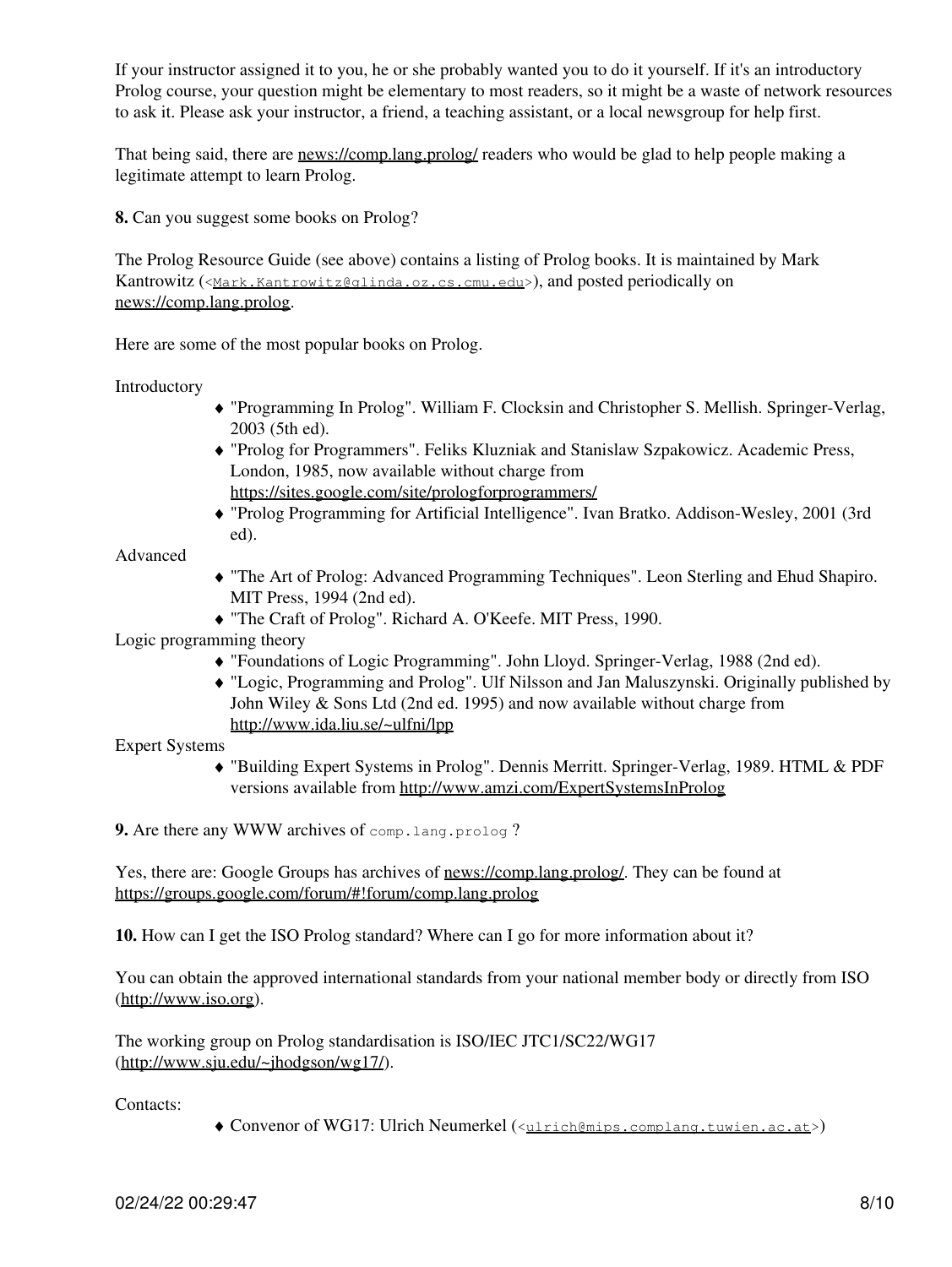Further literature: *"Prolog: The Standard (Reference manual)"*, P. Deransart, A. Ed-Dbali, L. Cervoni, Springer Verlag (1996). Extra information can be found on <http://pauillac.inria.fr/~deransar/prolog/docs.html>

<http://www-2.cs.cmu.edu/afs/cs.cmu.edu/project/ai-repository/ai/lang/prolog/doc/standard/>contains the December 1991 draft, the March 1993 draft, Michael Covington's summary of it, and Richard O'Keefe's 1984 Prolog standard draft.

<http://www.complang.tuwien.ac.at/ulrich/iso-prolog/> ISO Prolog works and related material by the convenor of WG17.

For questions about the standard, use this newsgroup or Stackoverflow.

**11.** How does the WAM (Warren Abstract Machine) work? How do I write a WAM-based compiler or a WAM emulator?

Reportedly the best tutorial is Hassan Ait-Kaci's book "Warren's Abstract Machine: A Tutorial Reconstruction" (MIT Press, 1991). The book is out of print, and available online at <http://wambook.sourceforge.net>.

**12.** Is there a WWW page on logic programming?

Yes, there is one by Jonathan Bowen; the URL is [http://www.afm.sbu.ac.uk/logic-prog/.](http://www.afm.sbu.ac.uk/logic-prog/) He invites us to mail him at <<u>jonathan.bowen@sbu.ac.uk</u>> with any relevant information for inclusion.

A collection of artifacts from logic programming languages beginning with Marseille Prolog is available from <http://www.softwarepreservation.org/projects/prolog/index.html>

A large amount of Prolog code is available from the CMU AI Repository: <http://www.cs.cmu.edu/afs/cs/project/ai-repository/ai/lang/prolog/0.html>

Recently, Stackoverflow has become a valuable resource for Prolog questions and answers: <http://stackoverflow.com/questions/tagged/prolog>

Another community resource is the #prolog IRC channel on irc.libera.chat.

**13.** Can I do Internet/WWW programming with Prolog?

Prolog is very suitable for this task. Several commercial and free implementations include special support for it. A page specifically on this topic (including some tutorials) is maintained at <http://www.clip.dia.fi.upm.es/lpnet/lpnet.html>. A public-domain library exists (PiLLoW) for several popular Prolog systems which helps in the task. See: <http://www.clip.dia.fi.upm.es/Software/pillow/>

**14.** Is there a WWW page with some tutorials on Prolog?

Beginner level:

- ♦ Adventure in Prolog: <http://www.amzi.com/AdventureInProlog/advfrtop.htm>
- ♦ On-line guide to Prolog Programming:<http://kti.ms.mff.cuni.cz/~bartak/prolog/index.html>
- Prolog Programming, A First Course: ♦ <http://computing.unn.ac.uk/staff/cgpb4/prologbook/book.html>
- ♦ Learn Prolog Now!:<http://www.learnprolognow.org>

Intermediate to advanced level:

♦ https://skolemmachines.org/ThePrologTutorial/